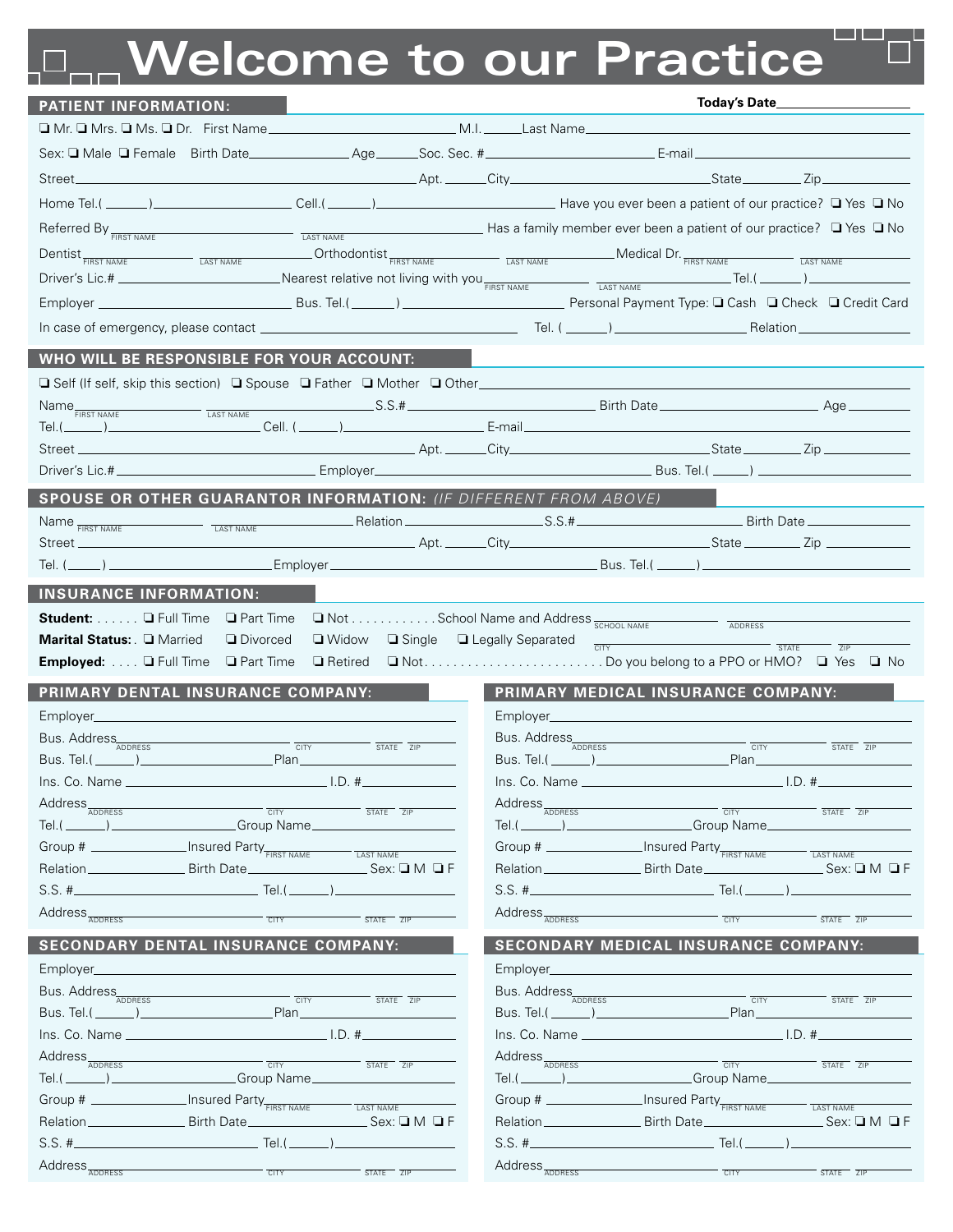## **Health history:**

**To our patients:** *Although oral surgeons primarily treat the area in and around your mouth, your mouth is part of your entire body. Health problems that you may have, or medications that you may be taking, could have an important interrelationship with the care that you will be receiving. Thank you for answering the following questions. Your answers are for our records only and will be considered confidential.*

Reason for today's office visit?

|     |             |                                                                         |  |                                 |                                                                                                             | Yes    | No                                               |
|-----|-------------|-------------------------------------------------------------------------|--|---------------------------------|-------------------------------------------------------------------------------------------------------------|--------|--------------------------------------------------|
|     | 1.          | Height_<br>Weight_                                                      |  |                                 |                                                                                                             | $\Box$ | ❏                                                |
|     | 2.          |                                                                         |  |                                 |                                                                                                             | ❏      | ❏                                                |
|     | 3.          | If so, for what are you being treated?                                  |  |                                 | <u> 1989 - Johann Barbara, martxa alemaniar amerikan baratzaren 1989 - Arteko Arabertzako hamarka</u>       | ❏      | ❏                                                |
|     | 4.          |                                                                         |  |                                 |                                                                                                             |        | ❏                                                |
|     |             | If so, describe                                                         |  |                                 |                                                                                                             |        |                                                  |
|     | 5.          | If so, describe where                                                   |  |                                 | Do you have unhealed / recurrent injuries or inflamed areas, growths or sore spots in or around your mouth? | ❏      | ❏                                                |
|     | 6.          | Do you have a prosthetic joint / implant? If so, describe where         |  |                                 |                                                                                                             | $\Box$ | ❏                                                |
|     | 7.          |                                                                         |  |                                 |                                                                                                             | $\Box$ | ❏                                                |
|     | 8.          |                                                                         |  |                                 | Have you, or a family member, had any unusual or serious reactions to general anesthesia?                   | ▫      | ⊔                                                |
|     | 9.          |                                                                         |  |                                 | Has a physician or previous dentist recommended that you take antibiotics prior to your dental treatment?   | $\Box$ | ❏                                                |
|     |             | HAVE YOU HAD, OR DO YOU CURRENTLY HAVE: YES NO                          |  | <b>NOTES</b>                    | HAVE YOU HAD, OR DO YOU CURRENTLY HAVE: YES NO                                                              |        | <b>NOTES</b>                                     |
|     |             | 10. Rheumatic fever?                                                    |  |                                 | 38. Stroke?                                                                                                 |        |                                                  |
|     |             | 11. Damaged heart valves /                                              |  |                                 | 39. Thyroid trouble?                                                                                        |        |                                                  |
|     |             | mitral valve prolapse?                                                  |  |                                 | 40. Diabetes?                                                                                               |        |                                                  |
|     |             | 12. Heart murmur?                                                       |  |                                 | 41. Low blood sugar?                                                                                        |        |                                                  |
|     |             | 13. High blood pressure?                                                |  |                                 | 42. Kidney trouble?                                                                                         |        |                                                  |
|     |             | 14. Low blood pressure?                                                 |  |                                 | 43. High cholesterol?                                                                                       |        |                                                  |
|     |             | 15. Chest pain / angina?                                                |  |                                 | 44. Are you on dialysis?                                                                                    |        |                                                  |
|     |             | 16. Heart attack(s)?                                                    |  |                                 | 45. Swollen ankles / arthritis / joint disease?                                                             |        |                                                  |
|     |             | 17. Irregular heart beat?                                               |  |                                 | Osteoporosis / osteopenia?<br>46.                                                                           |        |                                                  |
|     |             | 18. Cardiac pacemaker?                                                  |  |                                 | 47. Osteonecrosis?                                                                                          |        |                                                  |
|     |             | 19. Heart surgery?                                                      |  |                                 | 48. Stomach ulcers / acid reflux?                                                                           |        |                                                  |
|     |             | 20. Pneumonia, bronchitis, chronic cough?                               |  |                                 | 49. Contagious diseases?                                                                                    |        |                                                  |
|     | 21. Asthma? |                                                                         |  |                                 | 50. Sexually transmitted diseases?                                                                          |        |                                                  |
| 22. |             | Hay fever / sinus problems?                                             |  |                                 | 51. Problems with immune system?                                                                            |        |                                                  |
|     |             | 23. Snoring / sleep apnea?                                              |  |                                 | Possibly from medication / surgery, etc.                                                                    |        |                                                  |
| 24. |             | Difficult breathing / other lung trouble?                               |  |                                 | 52. Delay in healing?                                                                                       |        |                                                  |
|     |             | 25. Tuberculosis?                                                       |  |                                 | 53. A tumor or growth?                                                                                      |        |                                                  |
|     |             | 26. Emphysema?                                                          |  |                                 | 54. Cancer / radiation therapy /                                                                            |        |                                                  |
|     |             | 27. Do you smoke?<br>If so, number of packs a day_                      |  |                                 | chemotherapy?<br>Chronic fatigue / night sweats?<br>55.                                                     |        |                                                  |
| 28. |             | Do you use chewing tobacco?                                             |  |                                 | Are you on a diet?<br>56.                                                                                   |        |                                                  |
| 29. |             | Blood transfusion?                                                      |  |                                 | 57. A history of alcohol abuse?                                                                             |        |                                                  |
| 30. |             | Blood disorder such as anemia?                                          |  |                                 | 58. A history of drug abuse?                                                                                |        |                                                  |
|     |             | 31. Bruise easily?                                                      |  |                                 | Contact lenses?<br>59.                                                                                      |        |                                                  |
| 32. |             | Bleeding tendency / abnormal bleed?                                     |  |                                 | Eye disease / glaucoma?<br>60.                                                                              |        |                                                  |
|     |             | 33. Hepatitis, jaundice, or liver disease?                              |  |                                 | 61. Mental health problems / anxiety /                                                                      |        |                                                  |
| 34. |             | Infectious mononucleosis?                                               |  |                                 | depression?                                                                                                 |        |                                                  |
| 35. |             | Gallbladder trouble?                                                    |  |                                 | 62. A removable dental appliance?                                                                           |        |                                                  |
| 36. |             | Fainting spells?                                                        |  |                                 | 63. Pain or clicking of jaws when eating?                                                                   |        |                                                  |
|     |             | 37. Convulsions / epilepsy?                                             |  |                                 |                                                                                                             |        |                                                  |
|     |             |                                                                         |  |                                 |                                                                                                             |        |                                                  |
|     |             | WOMEN ONLY: (QUESTIONS 64-67)                                           |  |                                 |                                                                                                             |        |                                                  |
|     |             | 64. Is there a possibility of pregnancy?<br>65. Expected delivery date? |  | No<br><b>Yes</b><br>$\Box$<br>❏ | 67. Are you taking birth control pills?                                                                     |        | <b>No</b><br><b>Yes</b><br>$\Box$<br>❏<br>❏<br>❏ |

**Note:** *Antibiotics (such as penicillin) may alter the effectiveness of birth control pills. Consult your physician / gynecologist for assistance regarding other methods of birth control.*